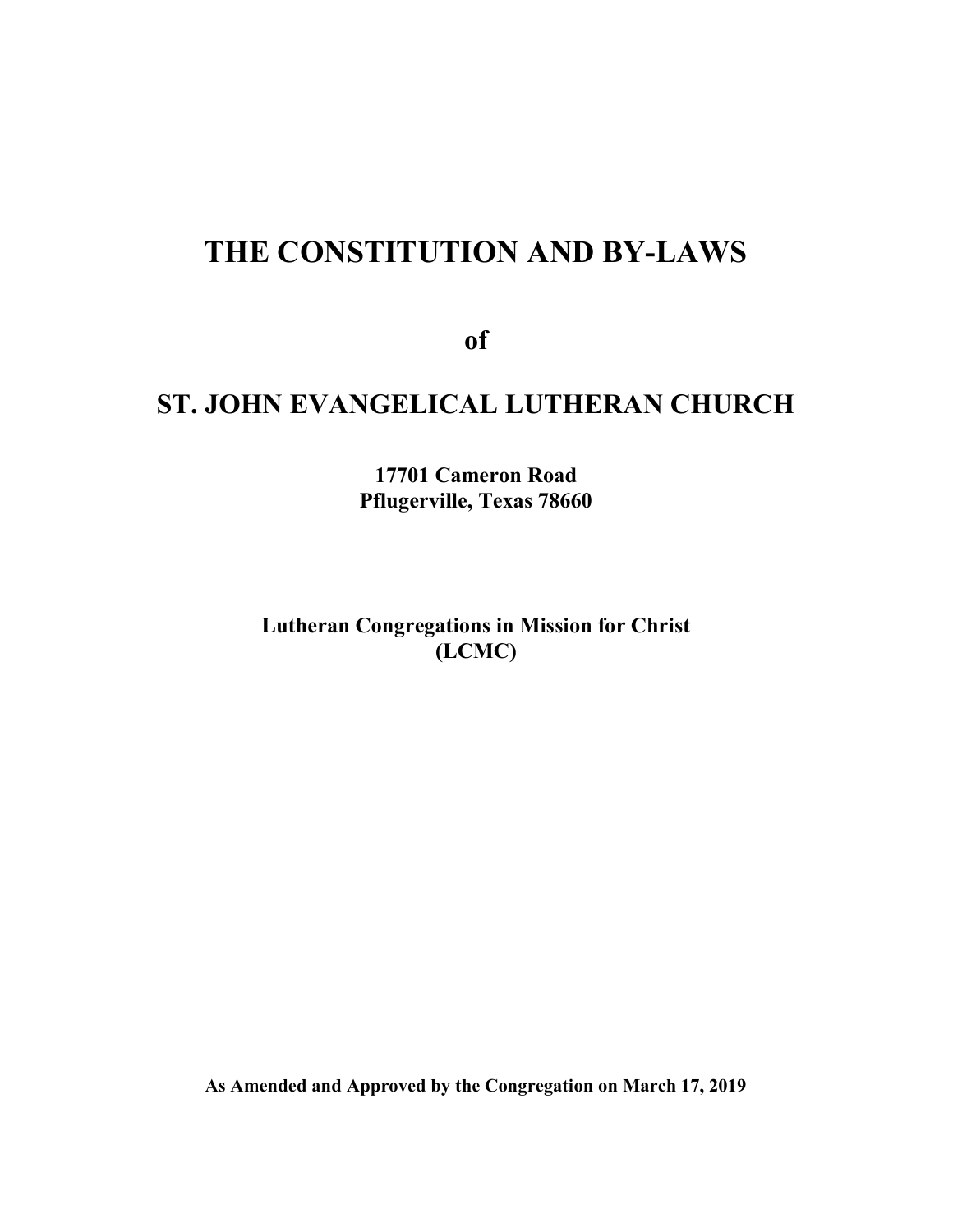## TABLE OF CONTENTS

## CONSTITUTION PAGE:

| ARTICLE II.  | 3  |
|--------------|----|
| ARTICLE III. |    |
| ARTICLE IV.  |    |
| ARTICLE V.   |    |
| ARTICLE VI.  |    |
|              |    |
|              |    |
| ARTICLE IX.  | 10 |
| ARTICLE X.   | 10 |
|              |    |

## BY-LAWS

| <b>ARTICLE I.</b>   | CONGREGATIONAL REPRESENTATION           | 12 |
|---------------------|-----------------------------------------|----|
| <b>ARTICLE II.</b>  | PRIVILEGES AND DUTIES OF MEMBERS        | 12 |
| <b>ARTICLE III.</b> |                                         |    |
| <b>ARTICLE IV.</b>  | CONGREGATIONAL BUDGET AND OFFICIAL YEAR | 14 |
| <b>ARTICLE V.</b>   |                                         |    |
| <b>ARTICLE VI.</b>  | RULES GOVERNING THE ENDOWMENT FUND      | 16 |
| ARTICLE VII.        | BUILDING AND GROUNDS USAGE AGREEMENT    | 17 |
| ARTICLE VIII.       |                                         |    |
| <b>ARTICLE IX.</b>  |                                         | 20 |
| <b>ARTICLE X.</b>   | CONGREGATIONAL ORGANIZATIONS            | 20 |
| <b>ARTICLE XI.</b>  |                                         |    |
| <b>ARTICLE XII.</b> |                                         |    |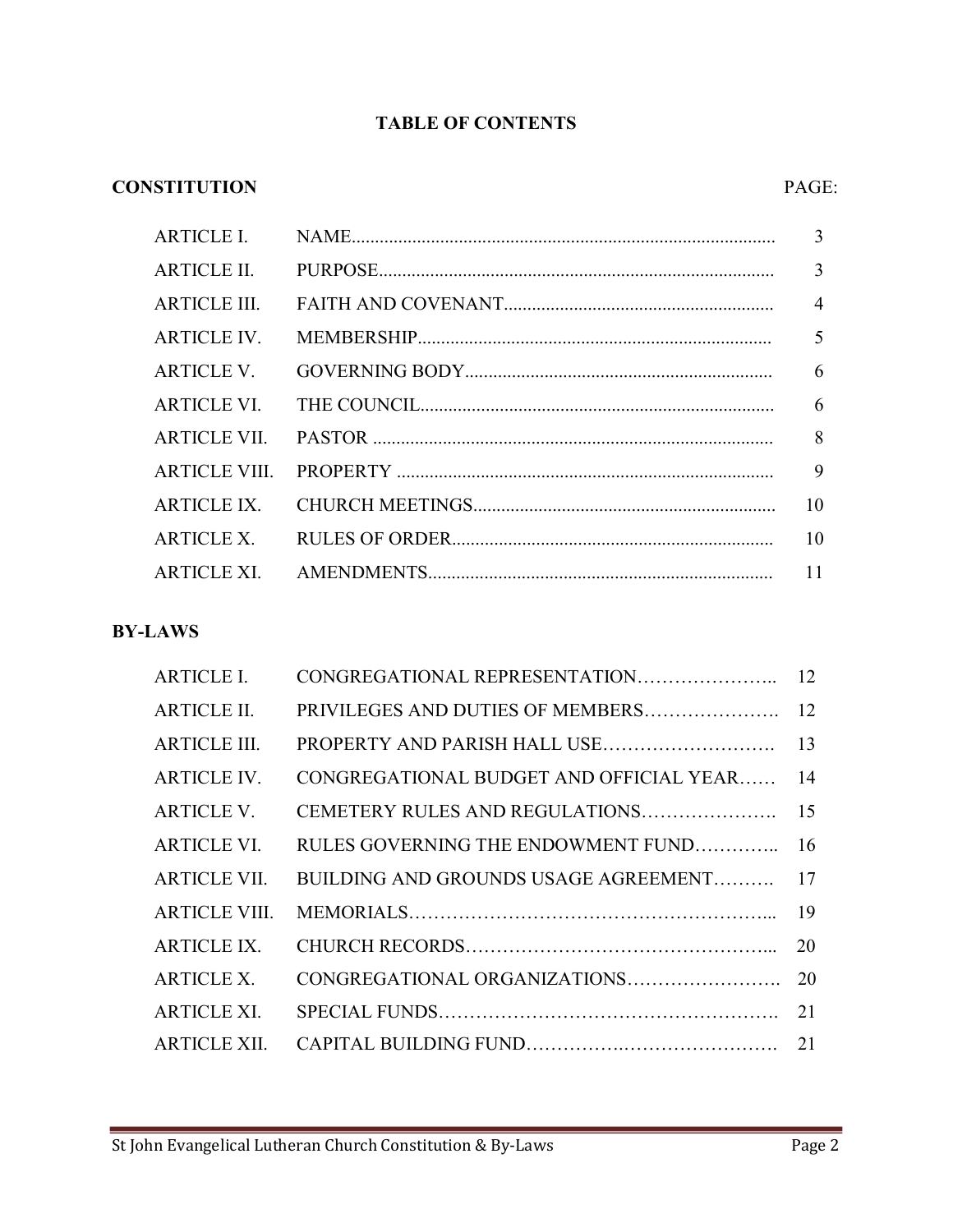## **CONSTITUTION**

## ST. JOHN EVANGELICAL LUTHERAN CHURCH

17701 Cameron Road Pflugerville, Texas 78660

#### ARTICLE I

#### **NAME**

The name of this Church shall be St. John Evangelical Lutheran Church, located in Travis County, State of Texas, 17701 Cameron Road, Pflugerville, Texas, 78660.

#### ARTICLE II

#### PURPOSE

It shall be the purpose of this organization to establish and maintain in its community a Christian organization for worship, for the devout use of the Sacraments, and for the promotion of Christian life and the development of the Kingdom of God by all available means, both at home and abroad.

- 1. This Church shall be and remains a non-profit corporation and shall abide by the laws, rules, and policies governing non-profit corporations in the state of Texas and in the United States of America.
- 2. This Church shall be a member congregation of the Lutheran Congregations in Mission for Christ (LCMC), and shall abide by the rules and constitutional provisions pertinent to the local church as described and defined in the constitution of the LCMC.

#### ARTICLE III

#### FAITH AND COVENANT

As a member of the "Lutheran Congregations in Mission for Christ" (LCMC), this congregation subscribes to the following:

1. We believe, teach, and confess the Triune God, Father, Son and Holy Spirit.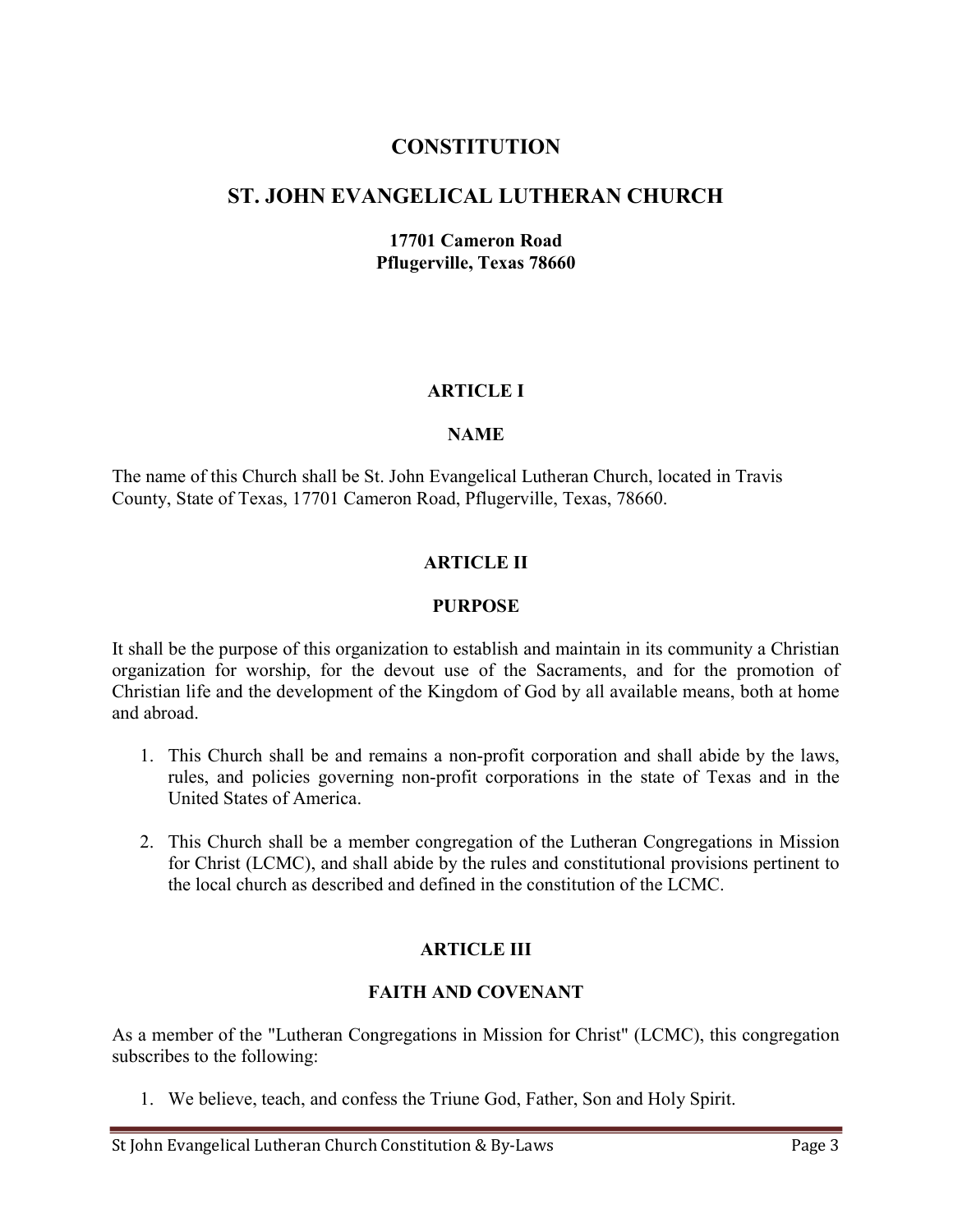2. We believe, teach, and confess Jesus Christ as Lord and Savior, and the gospel as the power of God for the salvation of all who believe in him.

Jesus Christ is the Word of God incarnate, through whom everything was made and through whose life, death and resurrection God fashions a new creation.

The proclamation of God's message to us as both law and gospel is the Word of God, revealing judgment and mercy in the person of Jesus Christ, through whom God was pleased to reconcile all things to himself.

The canonical Scriptures of the Old and New Testaments are the Word of God. Inspired by God's Spirit speaking through their authors, they record and announce God's revelation centering in Jesus Christ. Through them, God's spirit speaks to us to create and sustain Christian faith and fellowship for service in the world.

- 3. We believe, teach and accept the canonical Scriptures of the Old and New Testaments as the inspired Word of God, and the sole authoritative source and norm of our proclamation, faith and fellowship.
- 4. We accept the Apostles', Nicene, and Athanasian Creeds as true declarations of the scriptural faith.
- 5. We believe, teach and accept the Unaltered Augsburg Confession and the Small Catechism as true witnesses to the Word of God, normative for our teaching and practice. We acknowledge that we are one in faith and doctrine with all churches that likewise accept the teachings of the Augsburg Confession.
- 6. We believe, teach and confess the other confessional writings in the Book of Concord, namely, the Apology of the Augsburg Confession, the Smalcald Articles, the Treatise, the Large Catechism, and the Formula of Concord, as further valid expositions of the Holy Scriptures.
- 7. We believe, teach and confess the gospel, recorded in the Holy Scriptures and confessed in the ecumenical creeds and Lutheran confessional writings, as the power of God to create and sustain the priesthood of all believers for God's mission in the world.

## ARTICLE IV

## MEMBERSHIP

1. Membership in this Congregation shall be open to any person who has been baptized and has made a public confession of faith in Jesus Christ as Lord and Savior. In accordance with the gospel covenant which binds into a unity "faithful people of all ages, tongues and races," membership is open to all without regard to race or color.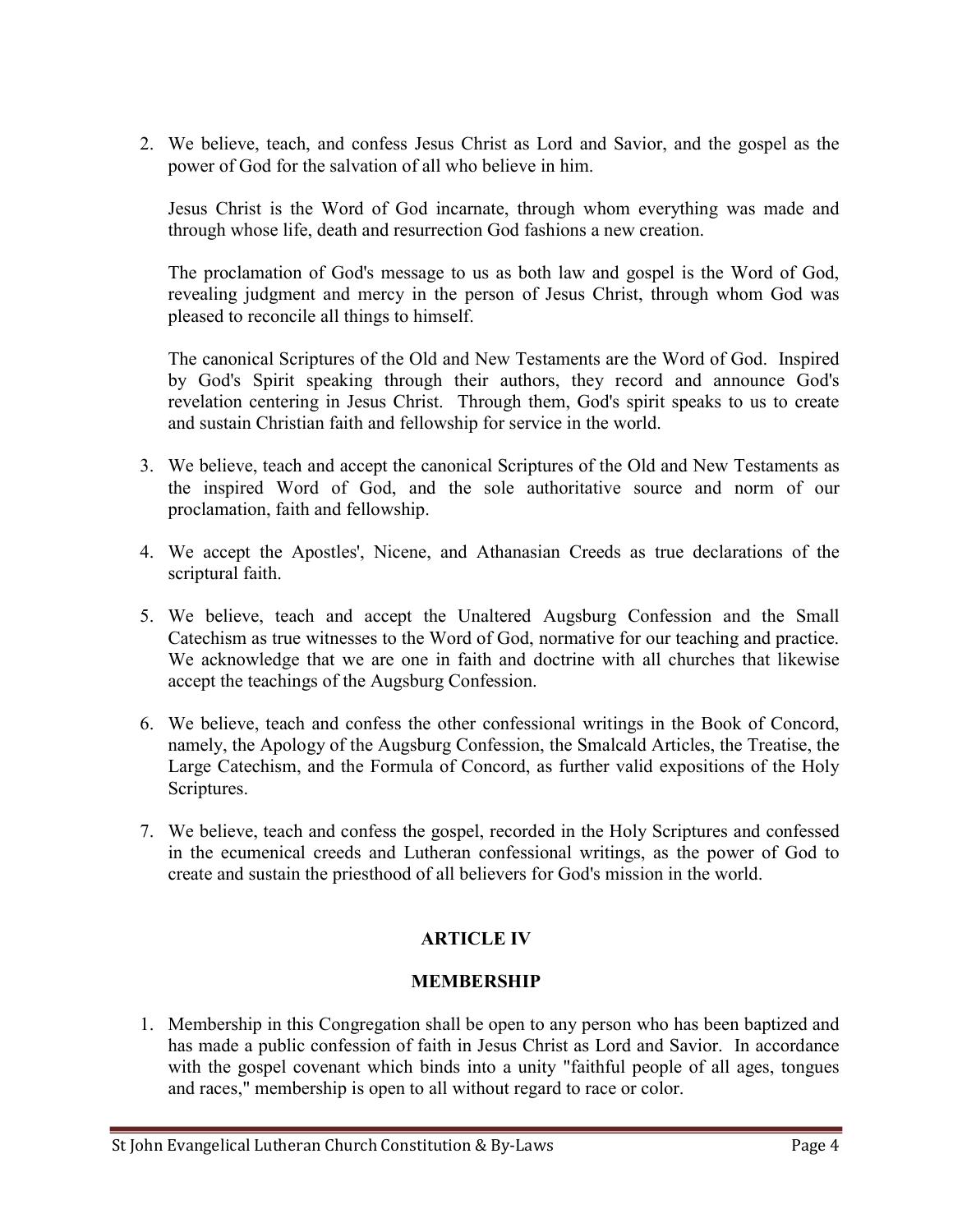- 2. Members shall pledge themselves to attend the regular worship of the church and the celebration of the Lord's Supper; to live the Christian life; to share in the life and work of the Church; to contribute to its support and benevolences; and to seek diligently the spiritual welfare of the membership and community.
- 3. Transfers.
	- A. Any member, at his or her own request, may be granted a letter of transfer to another church of any other denomination. The letter shall be signed by the Church Pastor or President of the Church Council and a copy shall be filed in the official records of the church.
	- B. If a member requests in writing to be released from membership, the request shall be approved by the Church Council, and a certificate of release shall be issued. The certificate may be used as a letter of transfer to another church or as a certificate of renewal in St. John Evangelical Lutheran Church.
	- C. If a member joins another church without requesting a letter of transfer or associate membership status, he or she shall be removed from membership in St. John Evangelical Lutheran Church.
- 4. Members.
	- A. An inactive member who for a period of one year fails to attend church, fails to contribute to its support and fails to celebrate the Lord's Supper may be placed on the conditional membership list by the Church Council. These members shall be notified of their placement on the conditional membership list by the Pastor and the Church Council.
	- B. A member whose address becomes unknown may be placed on the conditional membership list. If the address of the member later becomes known, that member shall be sent a certificate of membership and release which may be used as a letter of transfer to another church or a certificate of renewal in St. John Evangelical Lutheran Church if he or she wishes to be reinstated.
	- C. The conditional membership list is temporary. If during the year, the member becomes active again by attending church or contributing to its support; his or her name shall be removed from the conditional membership list and restored to the active membership list immediately.
	- D. If a member on the conditional membership list does not resume active participation during the conditional year, his or her name may be removed from the membership list. A certificate of membership and release shall be issued which may be used as a letter of transfer to another church or as a certificate of renewal and reinstatement in St. John Evangelical Lutheran Church.
	- E. The Church Council shall present a yearly report at the first annual congregational meeting of the calendar year notifying the congregation of members on the conditional membership list as well as those that have been removed from the membership list.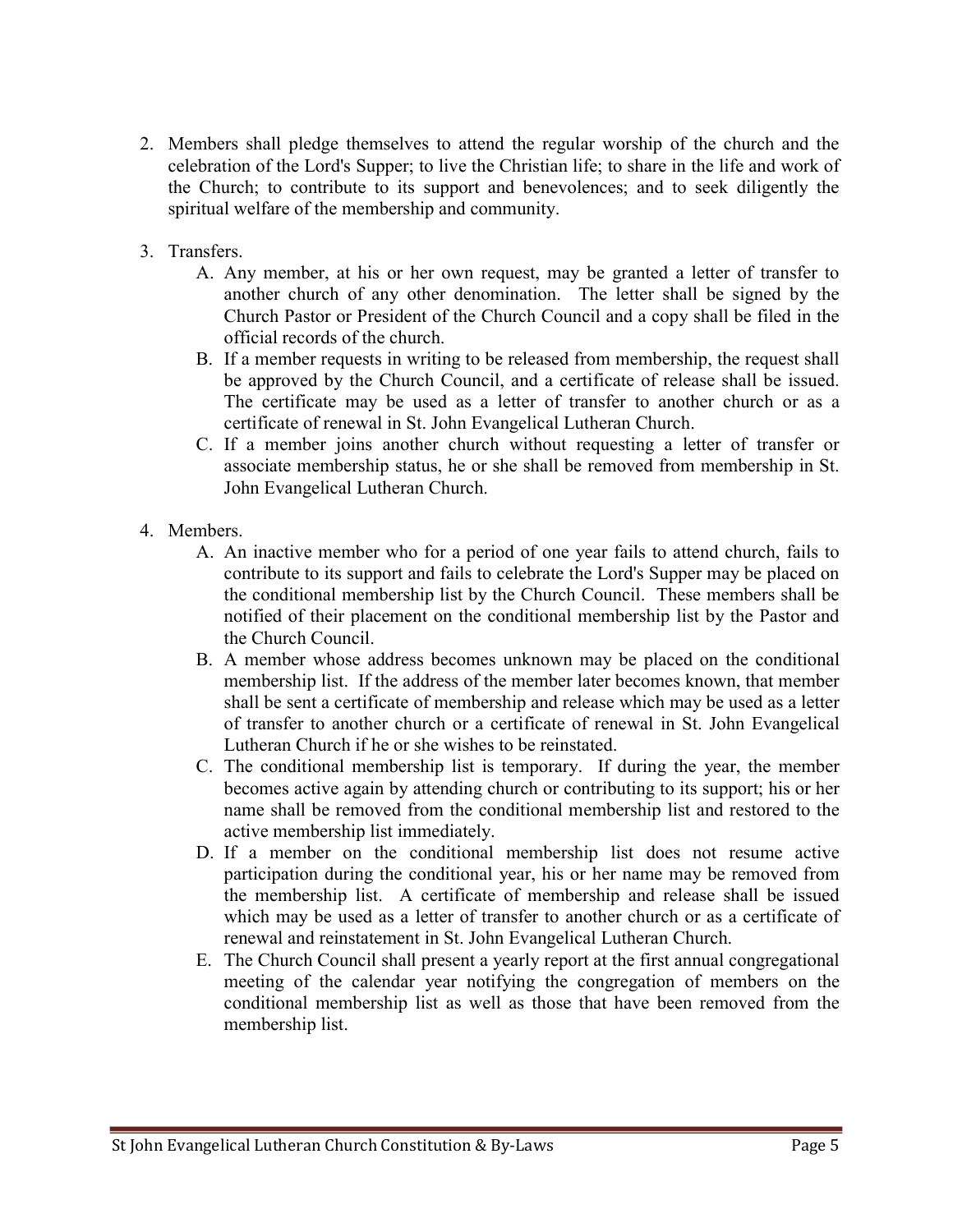#### ARTICLE V

#### GOVERNING BODY

- 1. The governing body of this Congregation shall be the membership assembled in Church meeting. The vote of a majority of members present at the meeting shall be the action of the Congregation.
- 2. A congregational meeting shall be announced in two Sunday worship services, or by notification through the mails, to every member in good standing.
- 3. For informational purposes only, the following references concerning autonomy of local churches are reprinted from the By-Laws of the LCMC, Section 1.02 (Membership)

"A congregation is a community of baptized persons gathered around Word and Sacrament. It serves as God's people in the world, nurturing its members and reaching out in witness and service to the world. Each member congregation of this association shall adopt governing documents and govern itself in such a way as to involve its members in fulfilling the definition, purpose and functions of the congregation. This association does not direct, control or supervise the affairs of individual congregations except as specifically provided in the constitution."

#### ARTICLE VI

#### THE COUNCIL

- 1. The Council shall be the executive body of this Congregation. It shall be composed of ten (10) members, nine (9) of which will be duly elected by the Congregation plus the Pastor as an ex-officio member with voice only. One-half its members shall constitute a quorum.
- 2. The President of the Council shall be elected each year by a majority vote of the Congregation present at the Annual meeting and may not serve more than four (4) consecutive years. The rest of the organization of the Council is in the hands of the Council. They shall elect a Vice President, Secretary, Treasurer and Financial Secretary and shall form such committees as will serve to further the purpose of the Congregation.
- 3. If the Congregation shall ever become a part of a pastoral charge composed of two or more Congregations, the members of the Council shall be members of a Joint Council to which shall be committed the common interests of these Congregations.
- 4. Members of the Church Council shall be elected by a majority vote cast by the Congregation at the Annual Congregational meeting. They shall be elected for a two (2) year term and may be re-elected for two (2) additional terms--not to serve a total of more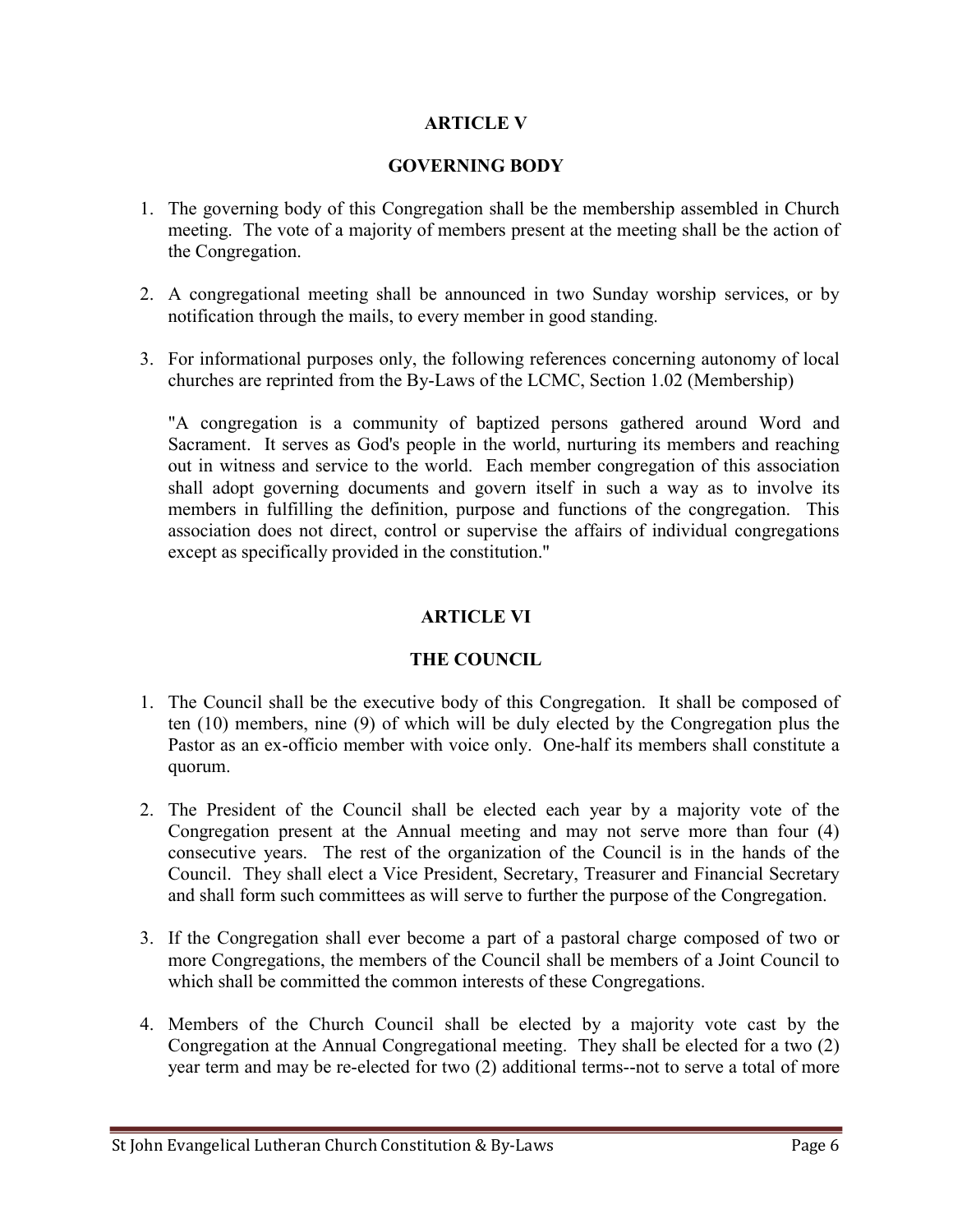than six (6) consecutive years. In order to provide continuity, four (4) Council members shall be elected each year.

- 5. Election of positions for the office of President, members of the Council, and Church School Superintendent shall be by secret ballot. The two persons receiving the highest number of votes in the first ballot shall be in a run-off on a second ballot unless one receives a majority of the votes cast. If a person receives a majority of the votes cast for a position, even if on the first ballot, then that person is elected to fill the position.
- 6. When elected, the President and members of the Council shall be installed in a public worship service, during the month of November, if possible.
- 7. Vacancies on the Council shall be filled by the Council for the unexpired terms.
- 8. The Council shall be the policy-making body and shall transact the business of the Congregation. The Council shall make provisions for the determining and raising of the current budget and benevolences and provide for the auditing of financial accounts. It shall keep a complete and accurate record of its proceedings, be the custodian of all congregational records, and report to the Congregation at its regular and special meetings. All acts and deliberations of the Council are subject to the will of and revision by the governing body. The Council shall have the authority and power of trustees of the Congregation.
- 9. The Council shall instruct the proper officers on all fiscal matters, including the payment of bills, with monthly review by the Council.
- 10. The Church Council shall have the authority to engage such personnel as may be necessary, within the limits of the budget, to carry out the work of the Church and care for its facilities.
- 11. The Council shall meet monthly unless a lack of business seems to justify not having a meeting. Special meetings may be called by the President or by the Pastor.
- 12. The Council must authorize all appointments to be added to the Church or the Church property, either by individuals or organizations.
- 13. The Council shall fill vacancies on special committees as prescribed by this Constitution and the Church By-Laws. In doing so, it is encouraged to make appointments which are representative of the demographics of the Church. The Council may set term limits on any Church Committee it is responsible for.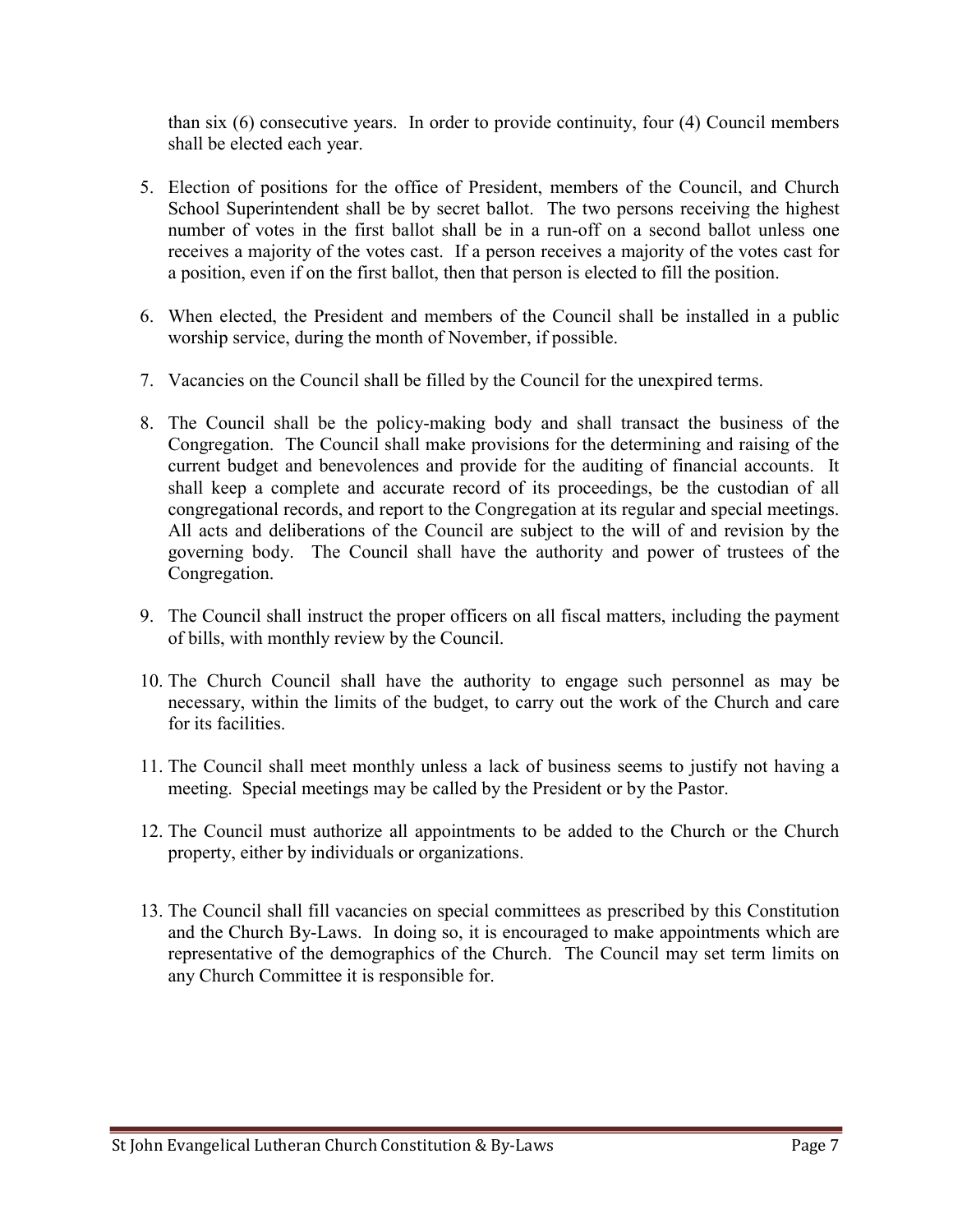#### ARTICLE VII

#### PASTOR

- 1. It shall be the responsibility of the Council (or Search Committee appointed by the Council) to seek a candidate for a vacancy in the office of Pastor.
- 2. As soon as a pastoral vacancy occurs, it shall be reported to the Ministry Board of the LCMC, or the District Ministry Committee if the congregation belongs to a district of the LCMC.
- 3. In filling a vacancy or in securing supply Pastors for the period of vacancy; the Council may seek the advice of the Ministry Board of the LCMC, or the District Ministry Committee.
- 4. The Council may request the Search Committee to secure relevant information about any Pastor whom it wishes to consider for the vacancy.
- 5. Any Pastor may confer with the Ministry Board of the LCMC, or the District Ministry Committee concerning a pastoral vacancy. At a Pastor's request his or her name shall be submitted for consideration to the local church Council.
- 6. The Council shall present to the Congregation the name of the candidate it recommends to fill the vacancy. A favorable vote of the Congregation constitutes a call.
- 7. In the call the terms of the relationship shall be stated, including the agreement of the congregation to participate in the pension fund of the LCMC, a health insurance program, and other terms agreed between the candidate and the Council. The Pastor, the Congregation, the Ministry Board of the LCMC, or the District Ministry Committee shall each receive a copy of the call.
- 8. When a Pastor accepts a call to this Congregation, the Congregation and Pastor shall arrange for a service of installation. A report of this service shall be signed by an officer of the Ministry Board of the LCMC, or the District Ministry Committee.
- 9. When a Pastor accepts the call, the moving expenses shall be borne in full by the Congregation.
- 10. The Pastor shall be elected for an indefinite period. In order to terminate this relationship, three (3) months notice, unless by mutual consent, shall be required by either Pastor or Congregation, presented in writing at the meeting of the Council. A twothirds majority of voting members present at a congregational meeting is necessary for dismissal, and a majority vote of members present is necessary for the acceptance of the Pastor's resignation.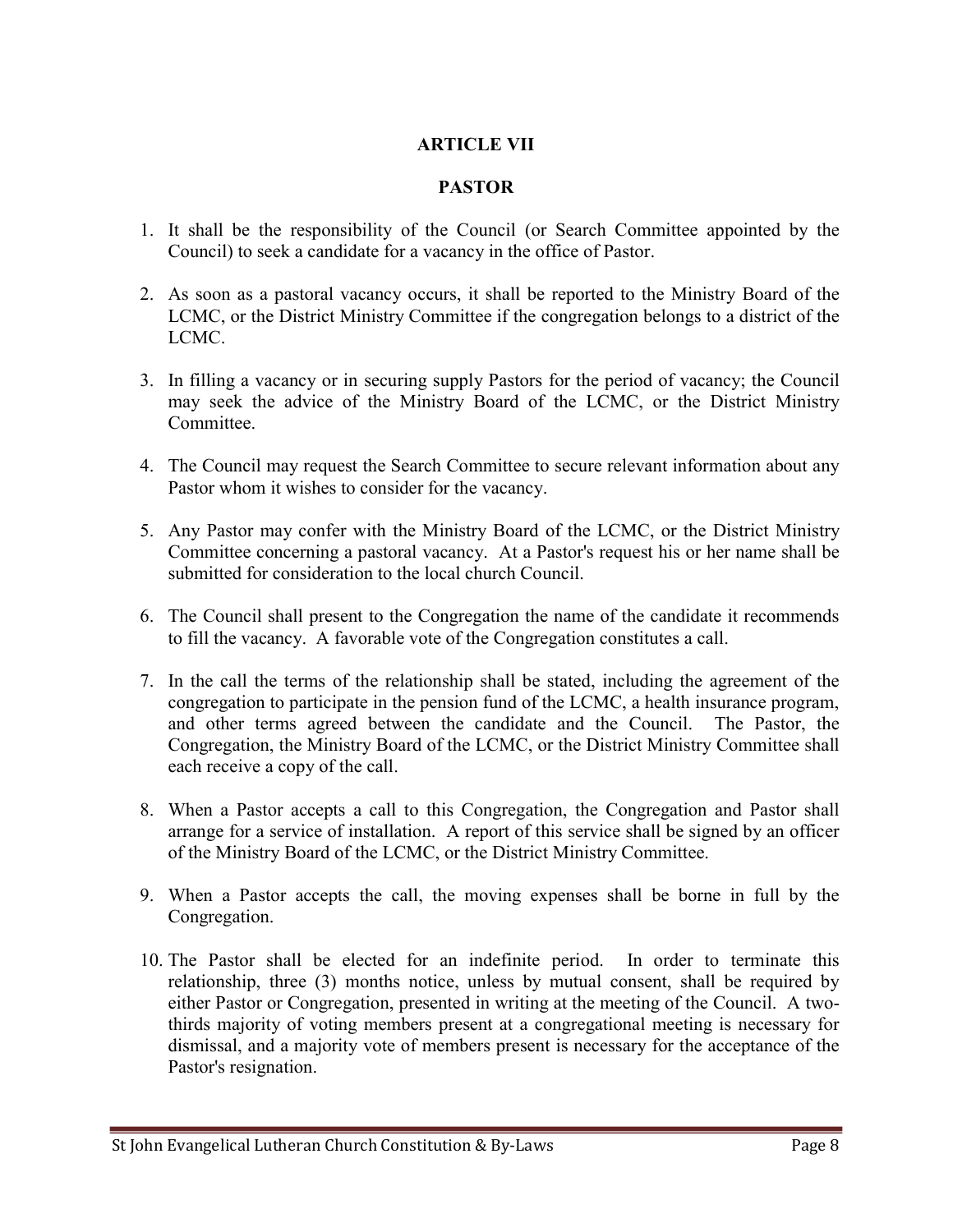- 11. When either party decides to terminate the relationship, the termination shall be by action of the Council authorized by the Pastor and the Congregation, and notice of such termination shall be sent by the President of the Council to the Ministry Board of the LCMC, or the District Ministry Committee for appropriate action.
- 12. Brotherly discipline of the Pastor is the responsibility of the Ministry Board of the LCMC, or the District Ministry Committee.
- 13. The Pastor is an Ex-Officio member of the Church School staff and all organizations of the church. As long as he or she is in charge no other Pastor has the right to perform any religious ceremony in the church, without the Pastor's consent. To invite a speaker, either during a temporary absence of the Pastor or for a special occasion, the consent of both Pastor and Council is necessary.
- 14. The Pastor shall hold confidential as a sacred trust any information of a confessional nature given him or her in the course of his or her work.
- 15. It shall be the duty of the Pastor to set a good example to his congregation, to conduct all services on Sundays, holidays, and such other days as the Congregation shall desire, to direct the work of Christian education, administer the Holy Sacraments, visit the sick and comfort the distressed, and to perform all such duties as belong to the Pastor's office, in keeping with the tradition of the Congregation. He shall keep a record of all services performed and make an annual report of his work to the Congregation.

## ARTICLE VIII

#### **PROPERTY**

- 1. The Congregation may in its corporate name sue and be sued, acquired by purchase, gift, devise, bequest or otherwise and own, hold, invest, reinvest or dispose of property both real and personal for such work as the Congregation may undertake and may purchase, own, receive, hold, manage, care for and transfer, rent, lease, mortgage or otherwise encumber, sell, assign, transfer and convey such property for the general purposes of the Congregation. It may receive and hold in trust both real and personal property and invest and reinvest the same and make any contracts for promoting the objects and purposes of the Congregation.
- 2. Upon dissolution of the Congregation, its assets and all property and interest of which it shall be possessed, including any devise, bequest, gift or grant contained in any will or other instrument, in trust or otherwise, made before or after such dissolution, shall be transferred to a trust set up by the Church Council for the perpetual operation of the St. John Evangelical Lutheran Church Cemetery.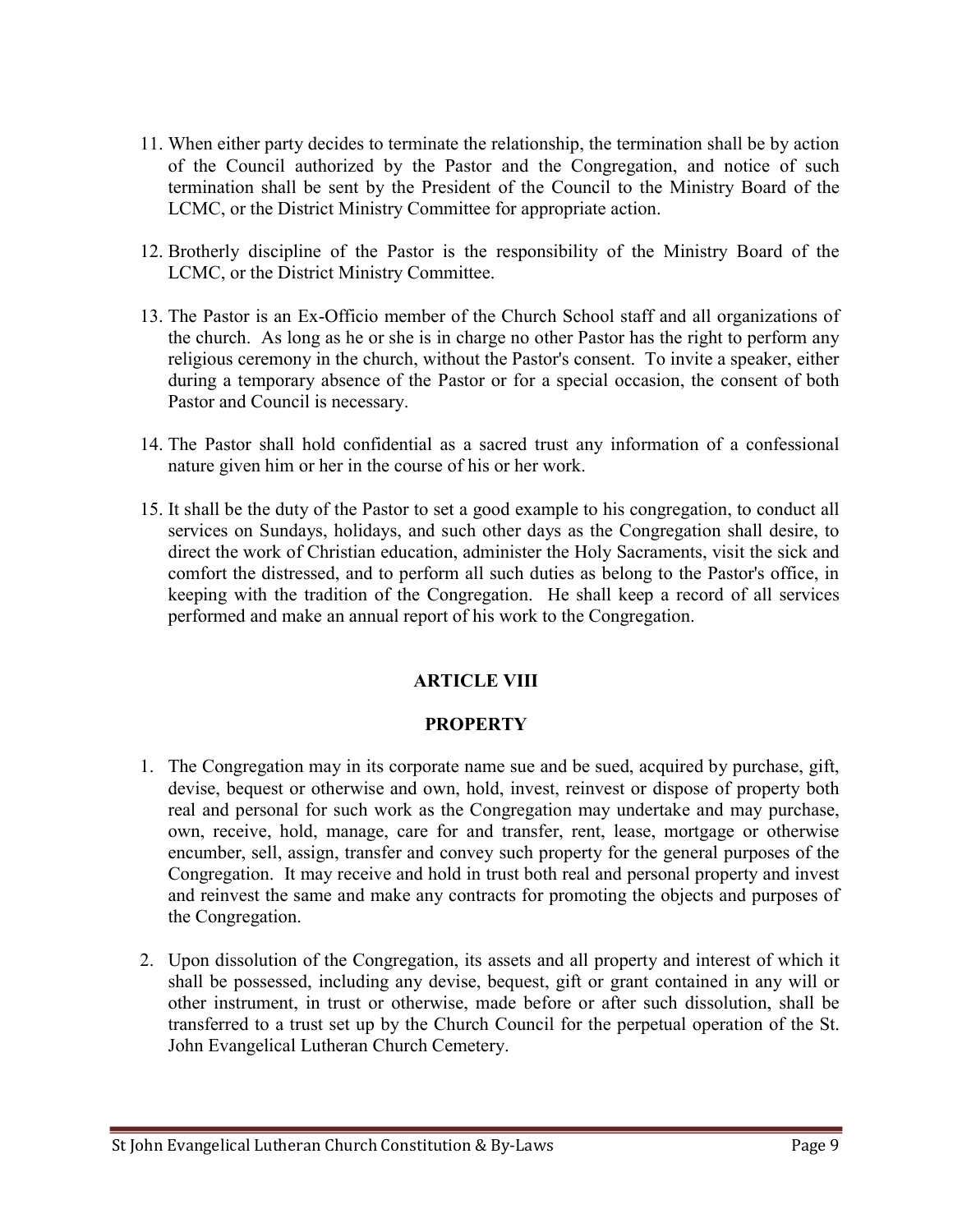3. According to the constitution of the LCMC, Article 4.02, "Except as otherwise agreed in writing between this association [LCMC] and one or more member congregations, each congregation retains its own property and assets and LCMC makes no claim to any congregational assets or property."

#### ARTICLE IX

#### CHURCH MEETINGS

- 1. Ten (10) percent of the members in good standing shall constitute a quorum for the transaction of business at any meeting of the Congregation.
- 2. The Annual Meeting of the Congregation shall be held, if possible, during the month of October.
- 3. The congregation shall elect the following positions at the Annual Congregational meeting in the following order:
	- a. President
	- b. Council positions up for election in order of position (1 through 8)
	- c. Sunday School Superintendent
- 4. The Sunday School Superintendent may serve no more than four (4) consecutive years.
- 5. A special congregational meeting may be called by the Church Council or by a petition to the Council signed by not less than twenty (20) percent of the members of the Congregation.
- 6. Another Congregational Meeting shall be held no later than the third Sunday in February. At this meeting, the Pastor, Officers, and all Congregational organizations shall submit their annual reports.

## ARTICLE X

#### RULES OF ORDER

1. Robert's Rules of Order shall be the parliamentary authority for all matters of procedure not specifically covered by this Constitution and/or By-Laws.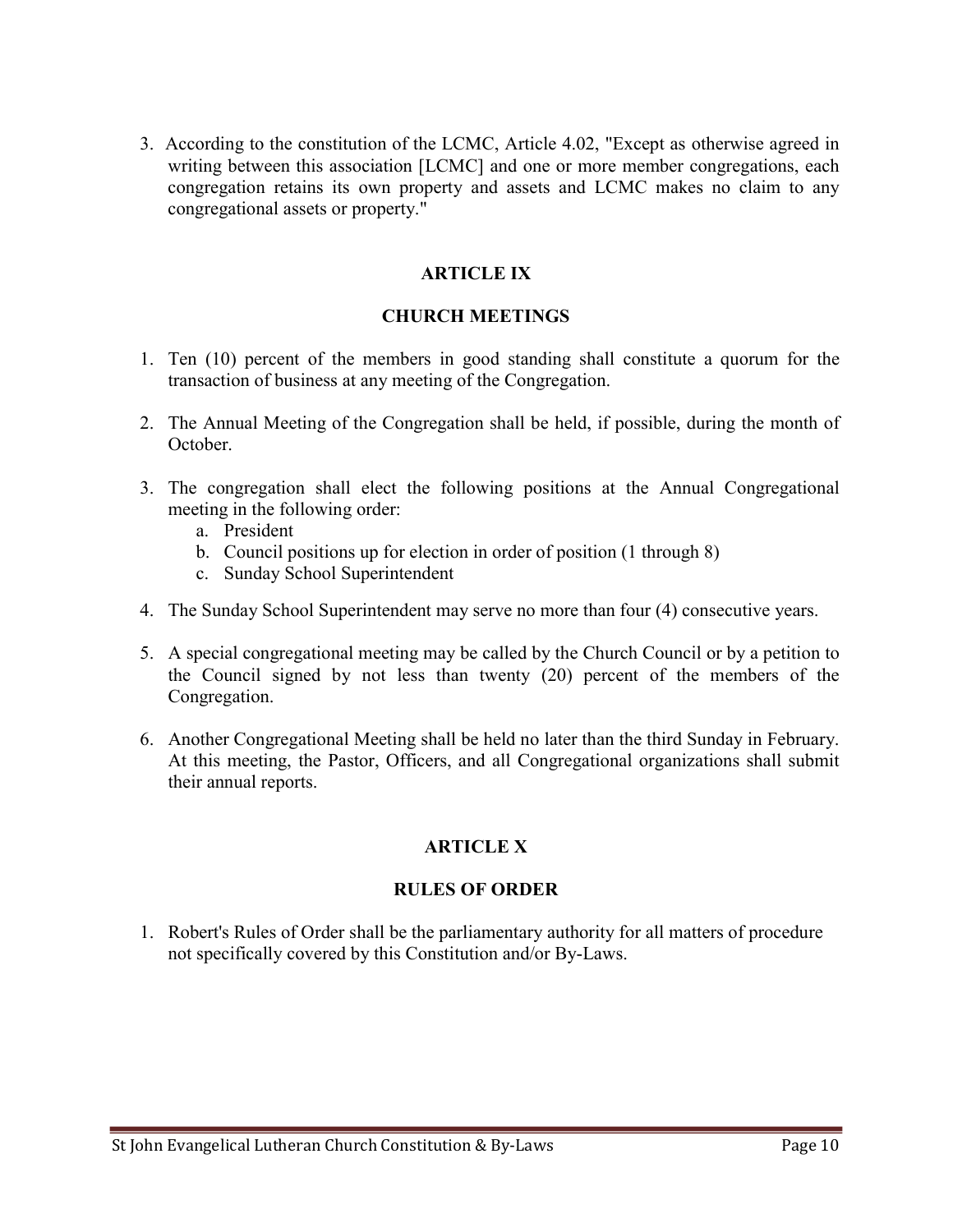#### ARTICLE XI

#### **AMENDMENTS**

- 1. Amendments, additions or alterations to this Constitution may be proposed in any meeting of the Congregation. Said amendments, additions or alterations, however, shall not come up for a vote until the next regular or duly called meeting, and can then be adopted only by a two-thirds majority of all voting members present.
- 2. By-laws may be amended at any regular or called meeting of the Congregation by a majority vote of all voting members present.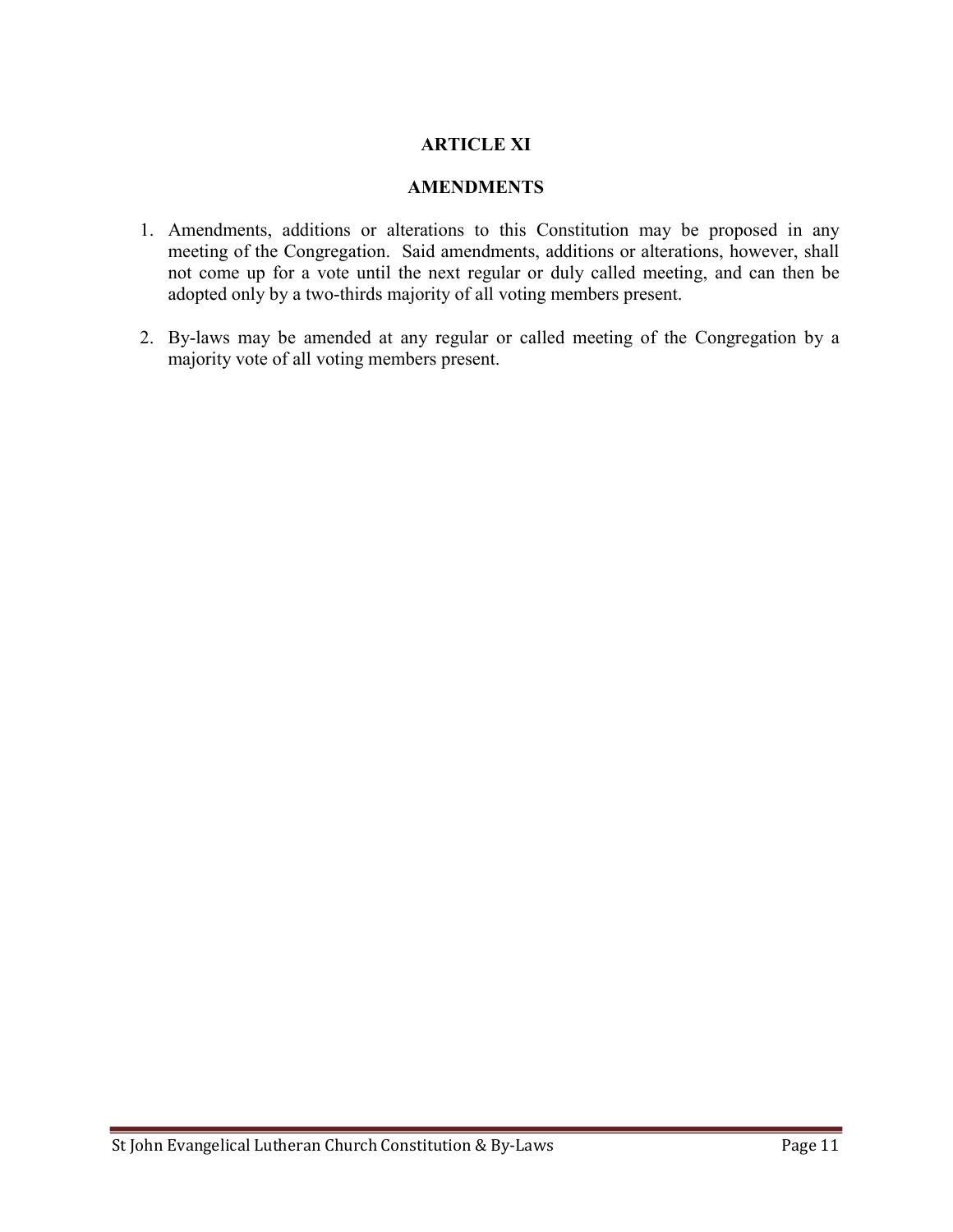## BY-LAWS

#### ARTICLE I

#### CONGREGATIONAL REPRESENTATION

Voting delegate(s) and an alternate(s) to the National Convention of the LCMC may be elected each year by the Congregation as allowed by the LCMC Constitution which states: "Each congregation shall be entitled to two delegates at all conventions where the LCMC business is conducted". Reasonable travel expenses and the registration fees of the voting delegates shall be paid by the Church.

#### ARTICLE II

#### PRIVILEGES AND DUTIES OF MEMBERS

- 1. It shall be the privilege and duty of members of this congregation to:
	- a. be entitled to a full share in the fellowship and spiritual blessings of St. John Evangelical Lutheran Church and to the services of its Pastor, officials and other workers, as well as to the Christian Sympathy and support of all members;
	- b. make regular use of the means of grace, both Word and Sacraments;
	- c. live a Christian life in accordance with the Word of God and the teachings of the Lutheran church; and
	- d. support the work of St John Evangelical Lutheran Church, and the church wide organization of the Lutheran Congregations in Mission for Christ through contributions of their time, abilities, and financial support as biblical stewards.
- 2. Candidates by confession of faith shall be instructed in the fundamentals of the Lutheran Congregations in Mission for Christ.
- 3. Reception of new members shall be announced two weeks in advance of the public reception service which shall be in accordance with the ritual of the Congregation. The candidates shall be added to the membership register.
- 4. Persons who wish to retain full membership in another church may become Associate members of St. John Evangelical Lutheran Church and divide their financial support between the two churches. Associate members shall have all membership rights and responsibilities.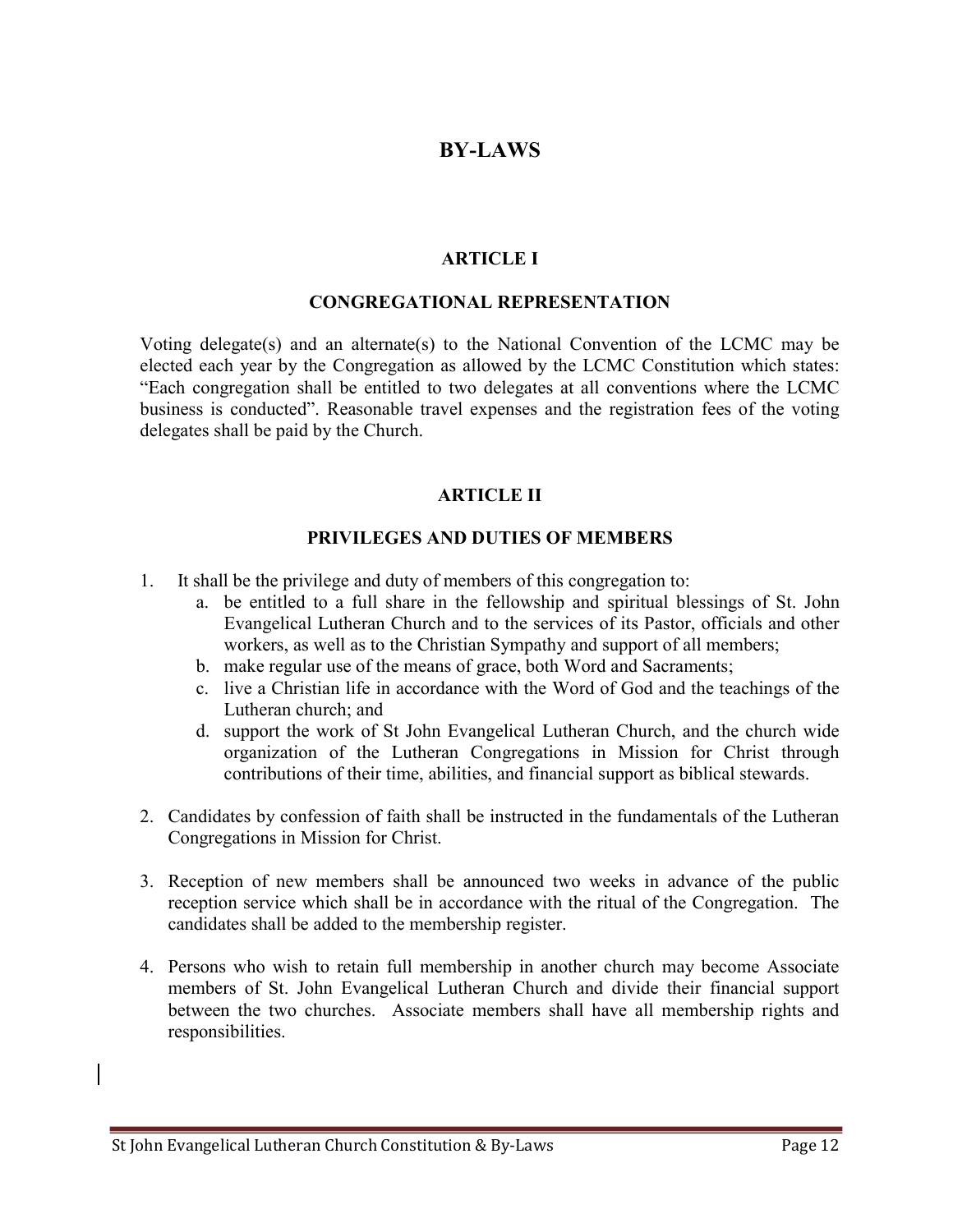#### ARTICLE III

#### PROPERTY AND PARISH HALL USE

The Church Council is empowered to develop and amend policies for the use of St. John's buildings and grounds. Property of the Congregation shall not leave the premises. Exceptions may be made to members of St. John Evangelical Lutheran Church by action of the Council, which is authorized to loan tables and/or chairs and make related decisions.

#### ARTICLE IV

#### CONGREGATIONAL BUDGET AND OFFICIAL YEAR

- 1. In September of each year, the Church Council shall appoint a Committee to prepare an operations budget for the coming year and to present this budget to the Congregation for consideration. A majority vote of all voting members present at the Annual Congregational Meeting is necessary for approval.
- 2. The Council may authorize additional expenses not included in the operations budget up to and not to exceed \$1500.00 per occurrence. In the event of an emergency, the Council may authorize expenses not included in the operations budget up to \$3,000.00 as it deems important to the life of the Church, providing it gives a full report to the Congregation within 30 calendar days following the decision.

An emergency for purposes of Council expenditures is defined as repairs, improvements or purchases without which the spiritual life, worship and program of St. John Evangelical Lutheran Church would immediately be hampered or discontinued; or which pose a risk to the health and well being of the members involved in the events held at St. John Evangelical Lutheran Church. In such instances, the council members must have reasonable expectation of the Congregation approving such funds during a Congregational Meeting.

3. The official or fiscal year of the Congregation shall be from January 1 through December 31.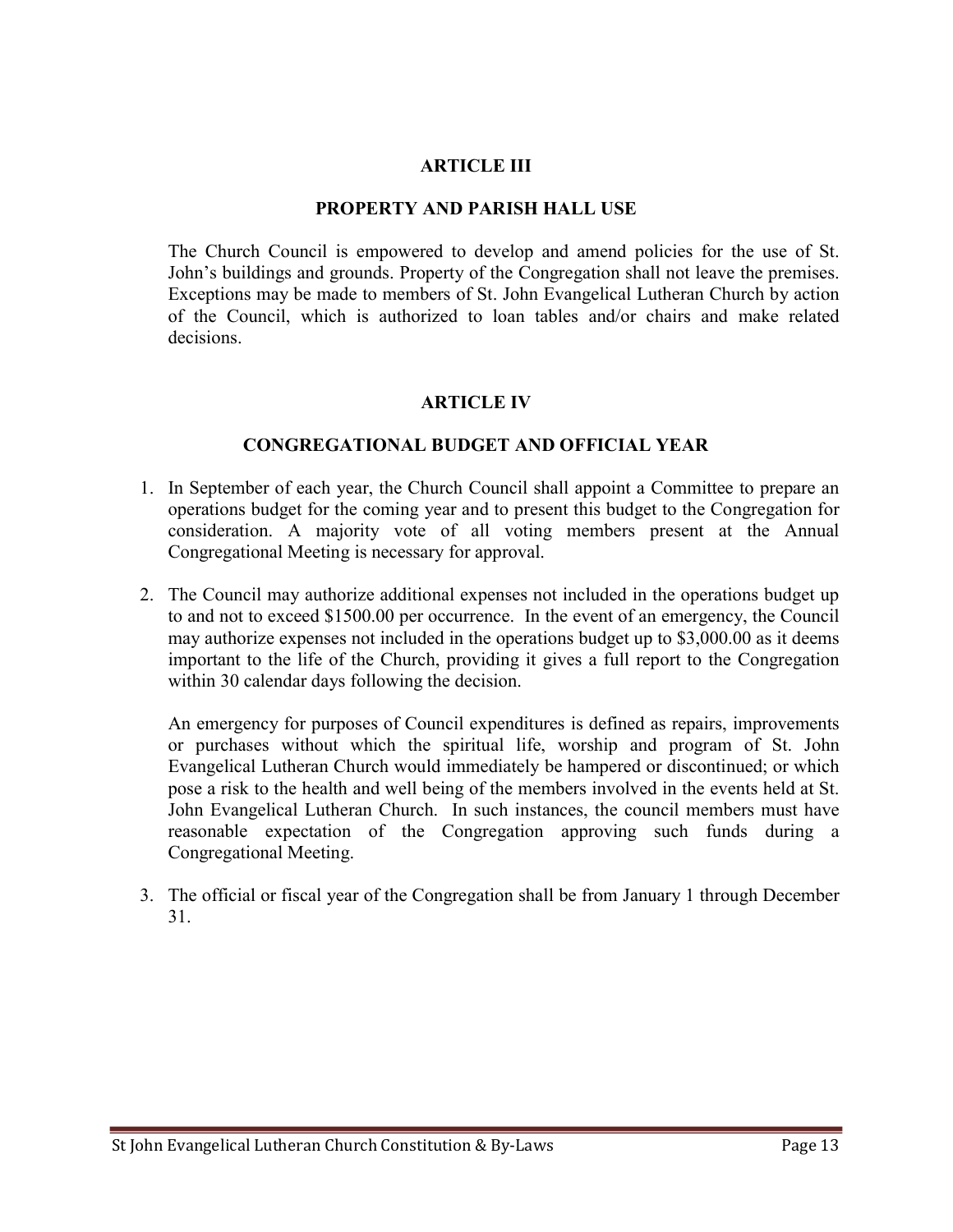## ARTICLE V

#### CEMETERY RULES AND REGULATIONS

To keep the Resting Place of our dead in good condition, the following rules will be strictly enforced:

- 1. The administration of the cemetery of St. John Evangelical Lutheran Church shall be vested in the Church Council. Sextons shall be appointed by the Council who will be in charge of the cemetery.
- 2. Sextons shall see to the operation of the cemetery, seeing to its maintenance and upkeep. They shall be responsible to the Church Council.
- 3. All funerals that are not conducted by the current minister of St. John Evangelical Lutheran Church, will have to be approved by the Church Council.
- 4. All graves must be constructed to the correct dimensions as to length and depth as required by law. The opening and closing of a grave shall be the responsibility of the family involved. The cost of the design and placement of the headstone shall be the responsibility of the family. Urns shall be placed in a burial site with minimum dimensions of 2 feet X 2 feet X 2.5 feet in depth. Biodegradable urns are preferred.
- 5. A cemetery Sexton or a member of the Church Council shall be present to see that a grave site is properly located before any work commences. They shall also see to it that no damage is done to any existing graves, markers, trees, or monuments. Any damages incurred shall be reported to the Church Council who shall contact the funeral home responsible for settlement of damages.
- 6. It is specifically understood that any reference to purchase of and/or ownership in the following articles shall be construed to mean that a family or individual has contracted for a specific grave site for burial rights only and not for land ownership of such sites.
- 7. Burial rights to grave sites may be purchased through the Church Council or the Secretary/Treasurer of the cemetery. The burial of an urn requires one grave site. The Council has the right to reject any application for a grave site. These grave sites, size 5' by 10' are available to members and non-members. These grave sites may be purchased on sites specified by the Church council. The resale or other transfers of burial ownership rights are not allowed without official consent of the Church Council in writing. A member may not sell, give or bequeath without cost a grave site to a nonmember without first paying the difference between a member and a non-member cost. A system of statements or receipts shall be given with the sale of burial sites. The same shall be available to owners of grave sites bought previously.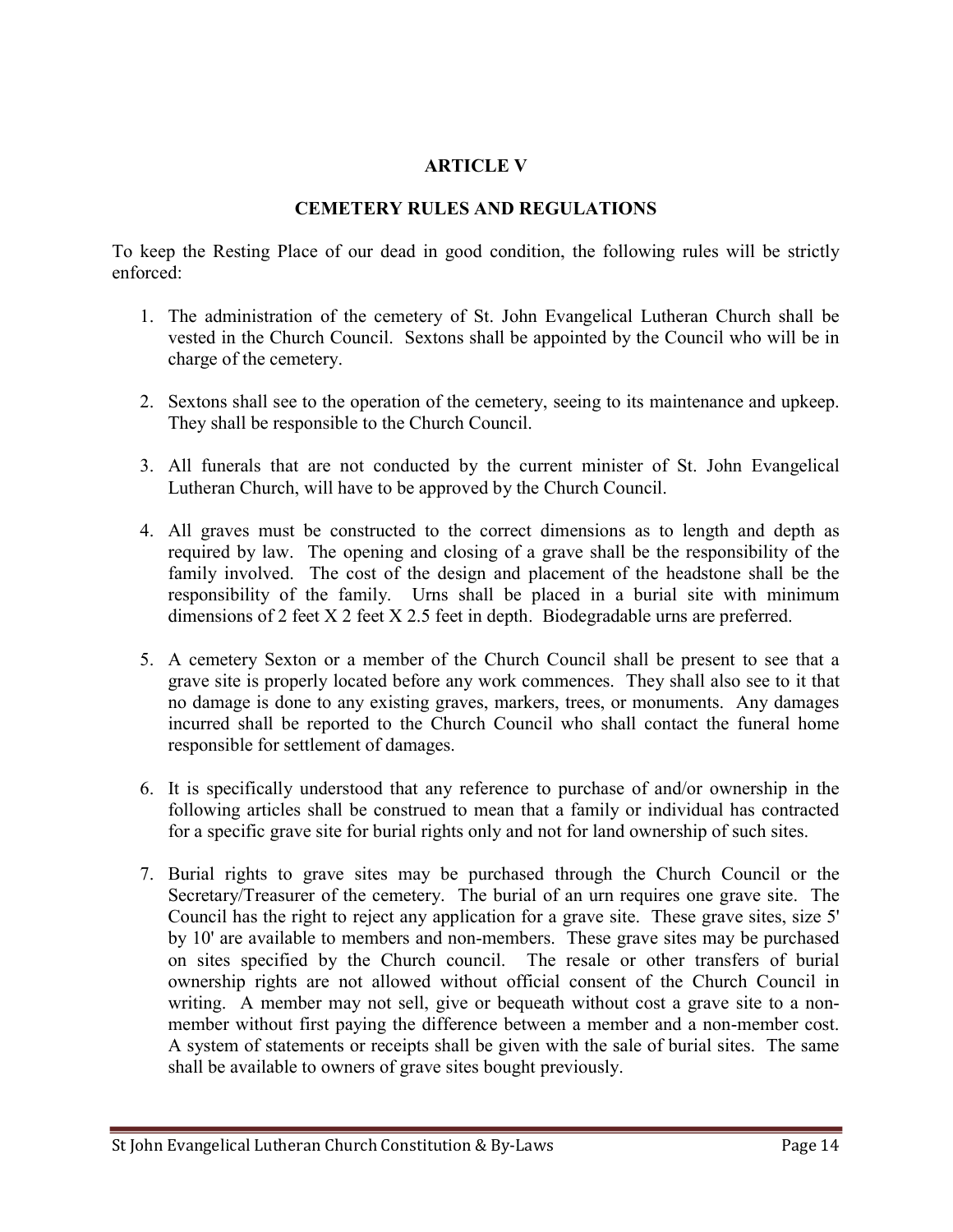- 8. The Church Council reserves the right to remove anything objectionable. No curbs, cradles or fences shall be placed on graves were they do not now exist. No trees or shrubs shall be planted where they do not now exist, except with permission of the Council.
- 9. It is recommended that new tombstones or markers be even with the ground, so mowers can pass over them--or according to other specifications given by the Church Council. To facilitate maintenance, families are requested to keep the use of flowers at a minimum. Preferably one vase to a grave.
- 10. New tombstones, markers and monuments cannot be erected without a permit from a cemetery Sexton, the Pastor or a member of the Church Council. Tombstones and monuments shall not be contrary to Christian tradition. All tombstones and monuments must be erected on a base large enough to insure a good foundation. Curbing, tombstones and monuments which are not straight, or which are dilapidated, must be straightened or removed. No foot stones shall be placed on new graves.
- 11. The care-taking of any graves purchased will be included in the original cost of the graves.
- 12. The cost of graves shall be determined by the Church Council. There will be different fees for non-members and St. John Evangelical Lutheran Church members to be buried. Before a site can be purchased at member rates, the person for whom the plot is being purchased must have been a member in good standing for a minimum of one year. These amounts shall be placed in an insured savings account. Any income or interest received from these accounts may be used for maintenance of the cemetery. No part of the moneys collected from members or non-members for burial rights may be used for maintenance other than the amount that these funds yield, except in hardship circumstances as deemed necessary by Church Council.
- 13. Any income from the savings account or other investments, when payable, may be transferred to the checking account of St. John Evangelical Lutheran Church Cemetery Fund. Any withdrawals from the cemetery checking account for maintenance services require the signature of a Secretary/Treasurer of the cemetery fund, who is appointed by the Church Council and is authorized to sign all checks.
- 14. The Secretary/Treasurer shall keep accurate records of fees collected for burial rights. He shall keep accurate records of all expenditures and receipts which are subject to inspection by the Sextons or Council members at any time. The records of the Secretary/Treasurer shall be audited annually by a committee appointed by the President of the Church Council.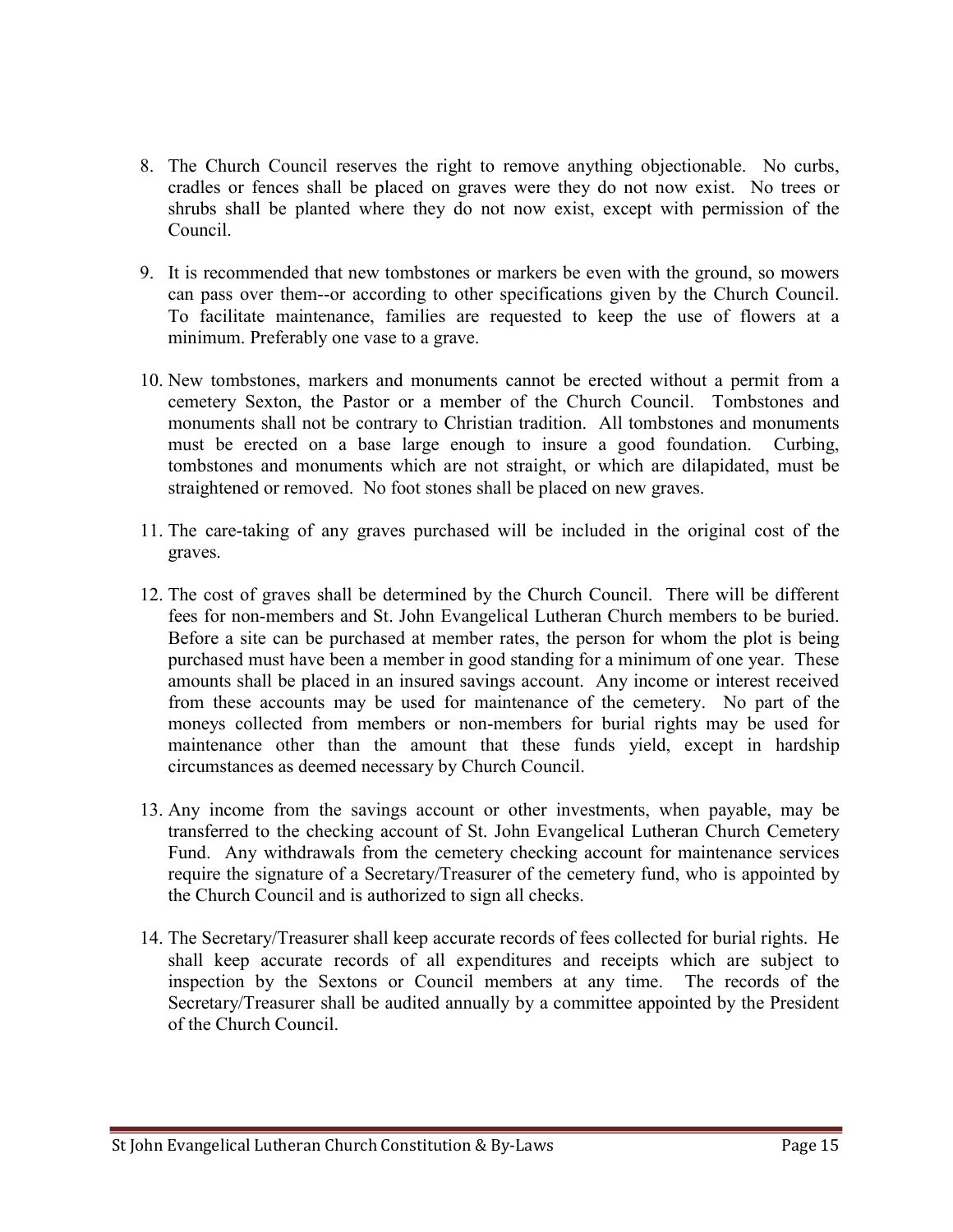#### ARTICLE VI

#### RULES GOVERNING THE ENDOWMENT FUND

- 1. An interest bearing account (savings, certificate of deposit or other) and a savings account shall be established, to be called; "The St John Evangelical Lutheran Church (LCMC) Endowment Fund".
- 2. An Endowment Treasurer shall be appointed by the Council to manage the account as necessary, to make deposits and withdrawals as necessary and to report to the congregation at its annual meeting as to the status of the account.
- 3. The account shall receive any contributions so marked or designated "Endowment Fund" by way of gift, bequeath, memorial, or donation. A complete and accurate accounting of all contributions so designated will be kept and a full report of the contributions and interest earnings will be rendered by the Treasurer at each annual meeting.
- 4. Members of St. John Evangelical Lutheran Church (LCMC) and non-members alike are encouraged to contribute by way of gift, bequeath, memorial, or donation to the Endowment Fund.
- 5. The interest earned by the Endowment Fund at the close of each calendar year shall be distributed by the Endowment Fund Treasurer in this fashion;
	- a. 34% to the Endowment Fund
	- b. 33% to the Building/Improvement Fund
	- c. 33% to two (2) benevolence agencies or ministries chosen by the congregation at each annual meeting.
- 6. The interest, principle or any part of it accounted for in the Endowment Fund at any time may not be used, spent, transferred to another account, borrowed from or held in lien as collateral for any reason, except as stated in paragraph five (5), without the consent of the congregation of St. John Evangelical Lutheran Church (LCMC). Such consent shall be defined as a favorable 2/3's vote of members present at a duly called congregational meeting.
- 7. The Endowment Fund Treasurer shall submit a full report of the congregational approved funds used, spent, transferred to another account, borrowed or held as collateral to the Congregation following the completion of the expenditure, transfer or loan at the annual January congregational meeting.
- 8. At the annual Congregational meeting, the Council shall submit a minimum of three (3) recommendations of benevolences or ministries for the Congregation to vote to adopt to share the interest for the coming year. These ministries or benevolence will be publicized throughout the year, allowing for educational experiences and programs to learn about each.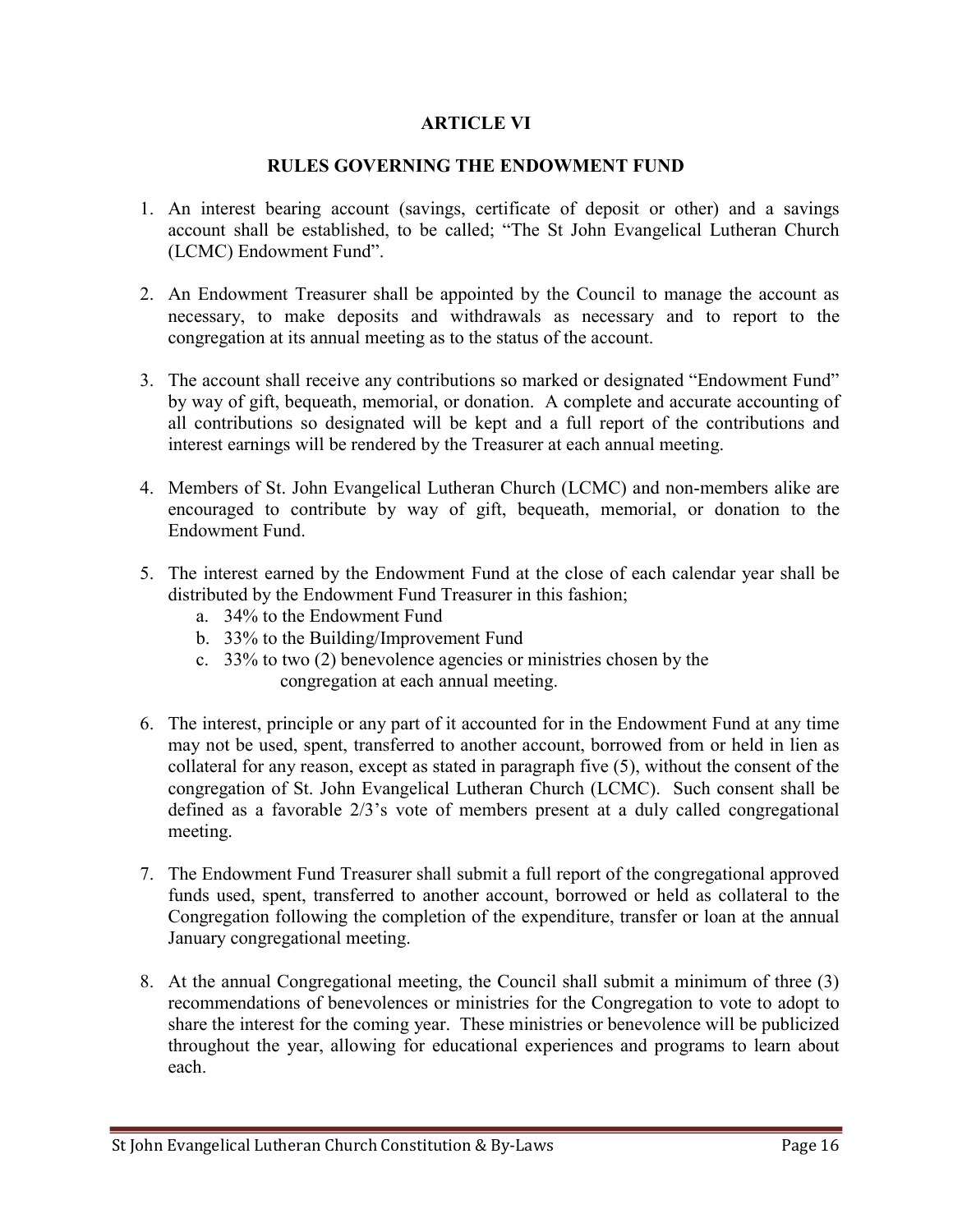## ARTICLE VII

#### BUILDINGS AND GROUNDS USAGE AGREEMENT (BGUA)

(updated 5/10/2016)

Any use of St. John's buildings and grounds requires coordination with the Pastor and Council President for scheduling and reservations. All reservations will be honored except in the case of unforeseen needs for ministry to St. John's members. Should such a cancellation occur all donations will be reimbursed in full. Donations need to be received at the time of the reservation.

- 1. Members may use the buildings and grounds when approved by the Pastor and Council President for no donation when the usage involves a ministry of the Church and events relating to the ministry of weddings, funerals, baptisms, or other Church ministry functions.
- 2. Members may use the Parish Hall when approved by the Pastor and Council President for a suggested minimum donation \$75.00 when the usage involves private functions or other gatherings not affiliated with the ministry of the Church. Private functions include birthday parties, baby showers, wedding showers, anniversary celebrations, etc.
- 3. Rules of Usage
	- a. A person appointed by the Pastor and Council President shall be present to open and close the building and ensure that St. John's Buildings and Grounds Usage Agreement (BGUA) is followed.
	- b. No contents shall leave the premises except when approved by the Council.
	- c. All contents, buildings and grounds shall be left in the order it was found. Any broken or lost articles or defaced property shall be replaced or repaired.
	- d. No smoking or tobacco use in any of the buildings.
	- e. No alcoholic beverages allowed on the premises. (Exception: wine used in appropriate ceremonies of the Church overseen by ordained clergy.)
	- f. All activities will remain within the bounds of the law in the state of Texas and Travis County.
	- g. Breach of any of the above rules and policies will lead to legal action in the interests of the Church if necessary.

#### LIBIALITY STATEMENT:

ST. JOHN EVANGELICAL LUTHERAN CHURCH (LCMC) CANNOT BE HELD RESPONSIBLE OR LIABLE FOR ANY DAMAGE OR INJURY DONE TO PERSONS AND THEIR PROPERTY WHO ATTEND A FUNCTION FOR WHICH BUILDINGS OR GROUNDS WAS RESERVED RESULTING FROM ACTS OF NATURE OR ACCIDENTS ATTRIBUTABLE TO RESPONSIBLE OR INAPPROPRIATE USE OF THE BUILDINGS, GROUNDS, FURNITURE OR EQUIPMENT.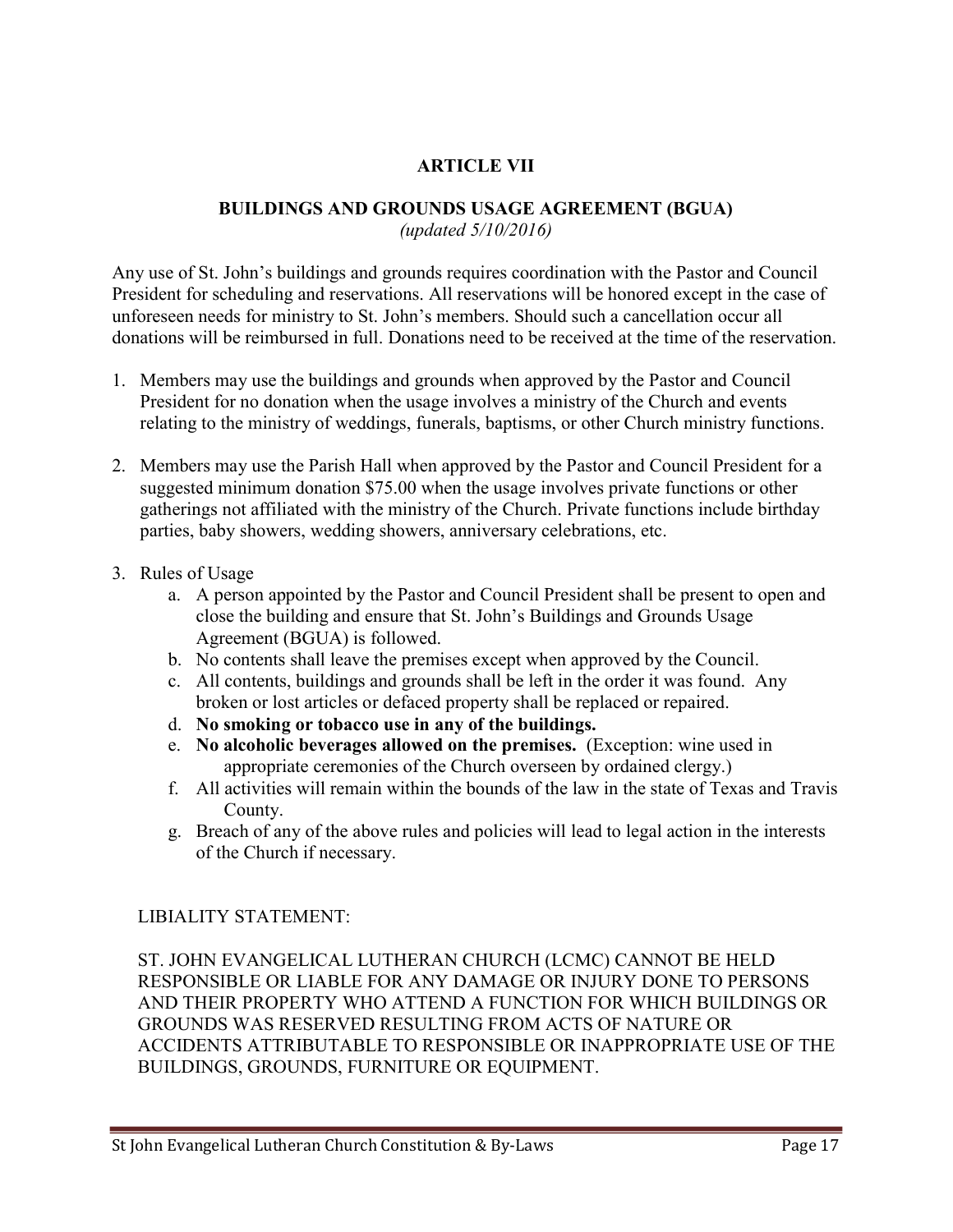## BUILDINGS AND GROUNDS USAGE AGREEMENT - Pg. 2 of 2 (updated 5/10/2016)

#### AGREEMENT

| Phone (home and work):                                                                                                                                                                                              |
|---------------------------------------------------------------------------------------------------------------------------------------------------------------------------------------------------------------------|
|                                                                                                                                                                                                                     |
|                                                                                                                                                                                                                     |
|                                                                                                                                                                                                                     |
|                                                                                                                                                                                                                     |
| "As the Responsible Party (RP) in this agreement with St. John Evangelical Lutheran Church<br>(LCMC), I have read and understand and agree to follow the policies, rules and liability<br>statement printed above." |
|                                                                                                                                                                                                                     |
|                                                                                                                                                                                                                     |
|                                                                                                                                                                                                                     |
|                                                                                                                                                                                                                     |
|                                                                                                                                                                                                                     |
|                                                                                                                                                                                                                     |
| Received by:                                                                                                                                                                                                        |
|                                                                                                                                                                                                                     |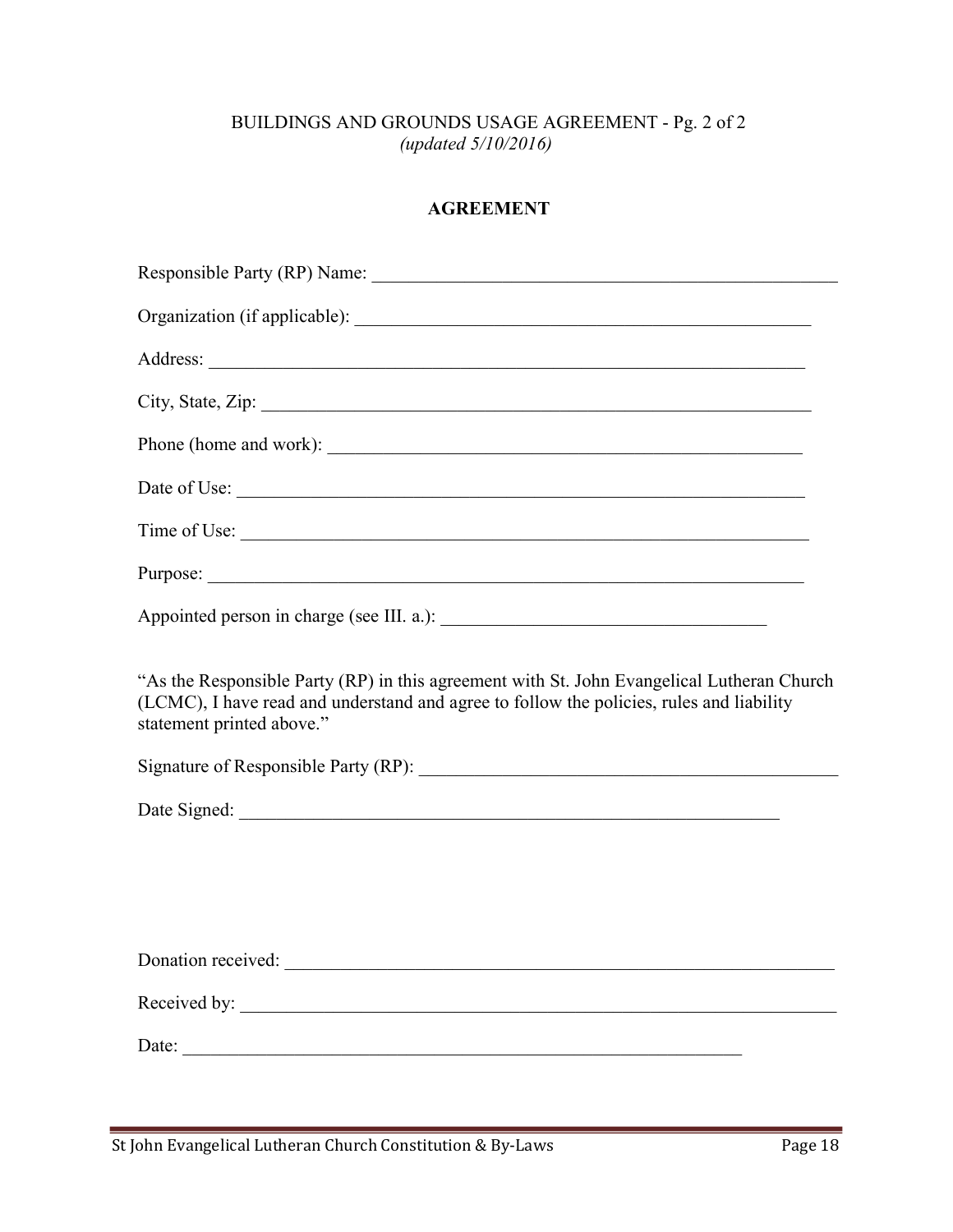#### ARTICLE VIII

#### **MEMORIALS**

- 1. The Church Council shall appoint a minimum of three (3) members to a Memorial Committee which are representative of the Congregation. Vacancies that occur shall be promptly filled by the Council.
- 2. The Memorial Committee shall follow the procedures set out in Article XI of these Bylaws related to Congregation Organizations. They shall meet as needed to conduct business.
- 3. The Memorial Committee shall be responsible for accepting and accounting for all memorial funds given to the Congregation. Funds shall be deposited in any of four accounts which include the Church General Fund (Memorial escrow account or general account donations), Improvement Fund, Cemetery Fund and Endowment Fund as may be designated by the donor. The Memorial Fund will be managed as an escrow account within the General Fund for the purchase of memorial gifts approved by the Church Council.
- 4. The Memorial Committee is not responsible for the purchase of memorials. The Church Council shall have sole responsibility for accepting or rejecting any memorial purchases or items given as memorials to the Church. Any donor or member of the Congregation may suggest memorials to the Church Council or any of the Council members. Following Council approval, all memorials shall be dedicated at a church service.
- 5. The Memorial Committee shall:
	- a. Provide thank you notes to donors of all memorials on behalf of the Church which serve as a receipt and include the following language: "The goods or services provided to you as consideration for these gifts, consist solely of intangible religious benefits."
	- b. Send a letter or card acknowledging memorial gifts to the family of the person(s) for whom the memorial was given. A list of donors shall be included but no dollar amounts will be mentioned.
	- c. Keep a confidential master list of donors for committee records.
- 6. Unless changed by the Council, Memorial Service to honor those who have passed on will be held on "All Saints Day" and during the worship service the names of those who have passed on since the prior year's memorial service will be read. The Memorial Committee shall prepare a list of those for whom memorials were given so that the list may be included in the bulletin for the memorial service.
- 7. The Memorial Committee is encouraged to sponsor an event following the worship service in remembrance of those who have passed on and in celebration of their lives and the memorials dedicated.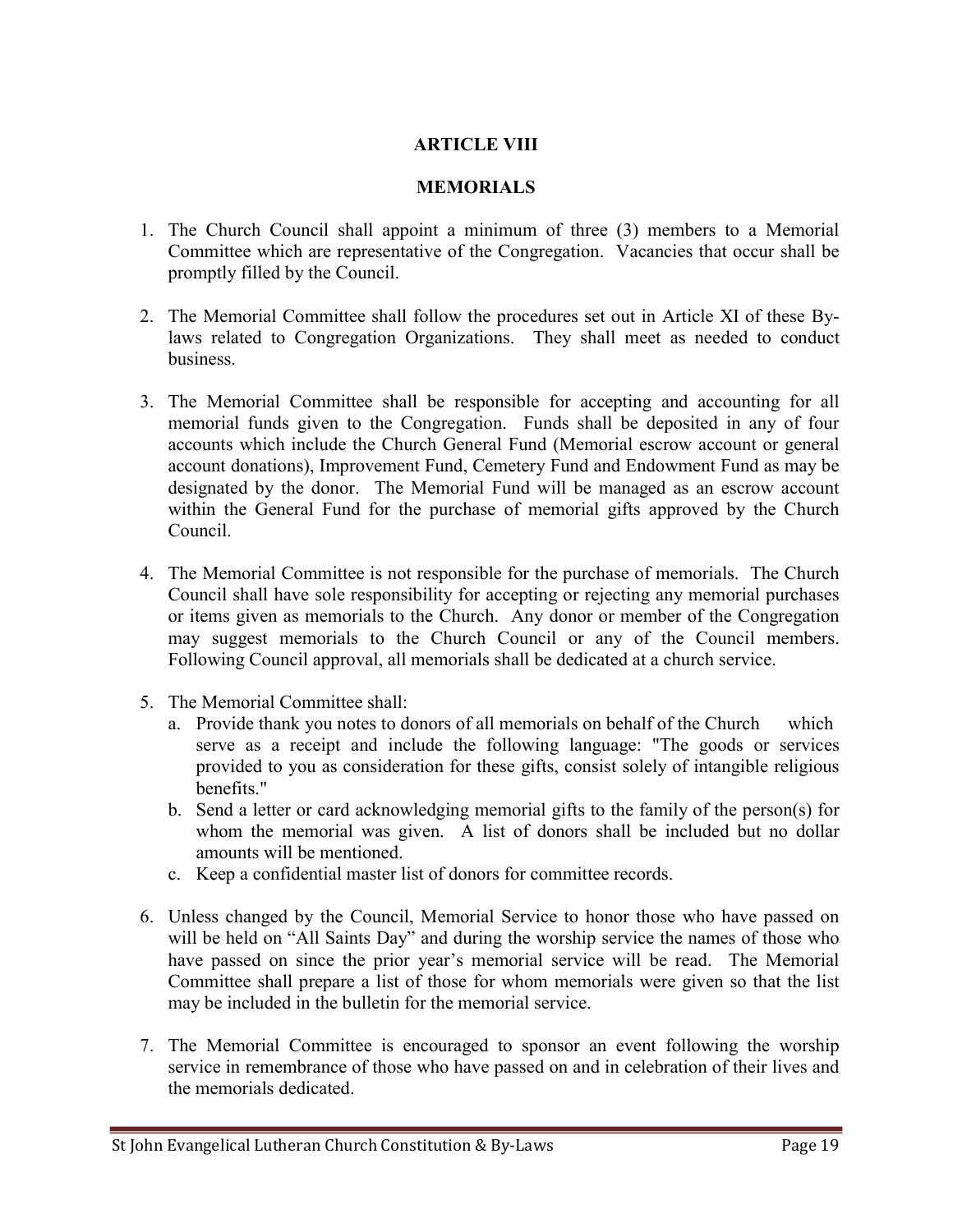8. Except as otherwise stated in this article, the names of the donors or the amount given will not be made public.

## ARTICLE IX

#### CHURCH RECORDS

- 1. The Church Council shall be responsible for the recording of church business and the safe keeping of the official records of the church.
- 2. The Church Council shall appoint a minimum of four (4) members to a Records Committee that will be responsible for collecting and filing the official records of the church. Any vacancies that occur shall be promptly filled by the Council.
- 3. The Records Committee shall develop a retention schedule and filing system and present it to the Church Council for approval along with any amendments thereto.
- 4. The records shall be made available to the Church Council or members of the congregation as requested.

#### ARTICLE X

#### CONGREGATIONAL ORGANIZATIONS

- 1. Unless otherwise provided by this constitution and By-laws, all congregational organizations which have members, shall elect a presiding officer, assistant presiding officer to act when the presiding office is absent and a secretary or scribe to keep a record of the actions of the organization.
- 2. All congregational organizations which collect monetary contributions shall also elect a treasurer who will be responsible for submitting a report of income and expenditures to the organization at each called meeting for approval. Copies of the approved report of expenditures shall be made available to the church council and presented to the congregation at the annual meeting.
- 3. No improvements may be made to the Church facilities or grounds without prior approval by the Church Council.
- 4. All congregational organizations shall submit copies of their approved minutes and other records to the Records Committee as requested.
- 5. Tithing by each organization is encouraged.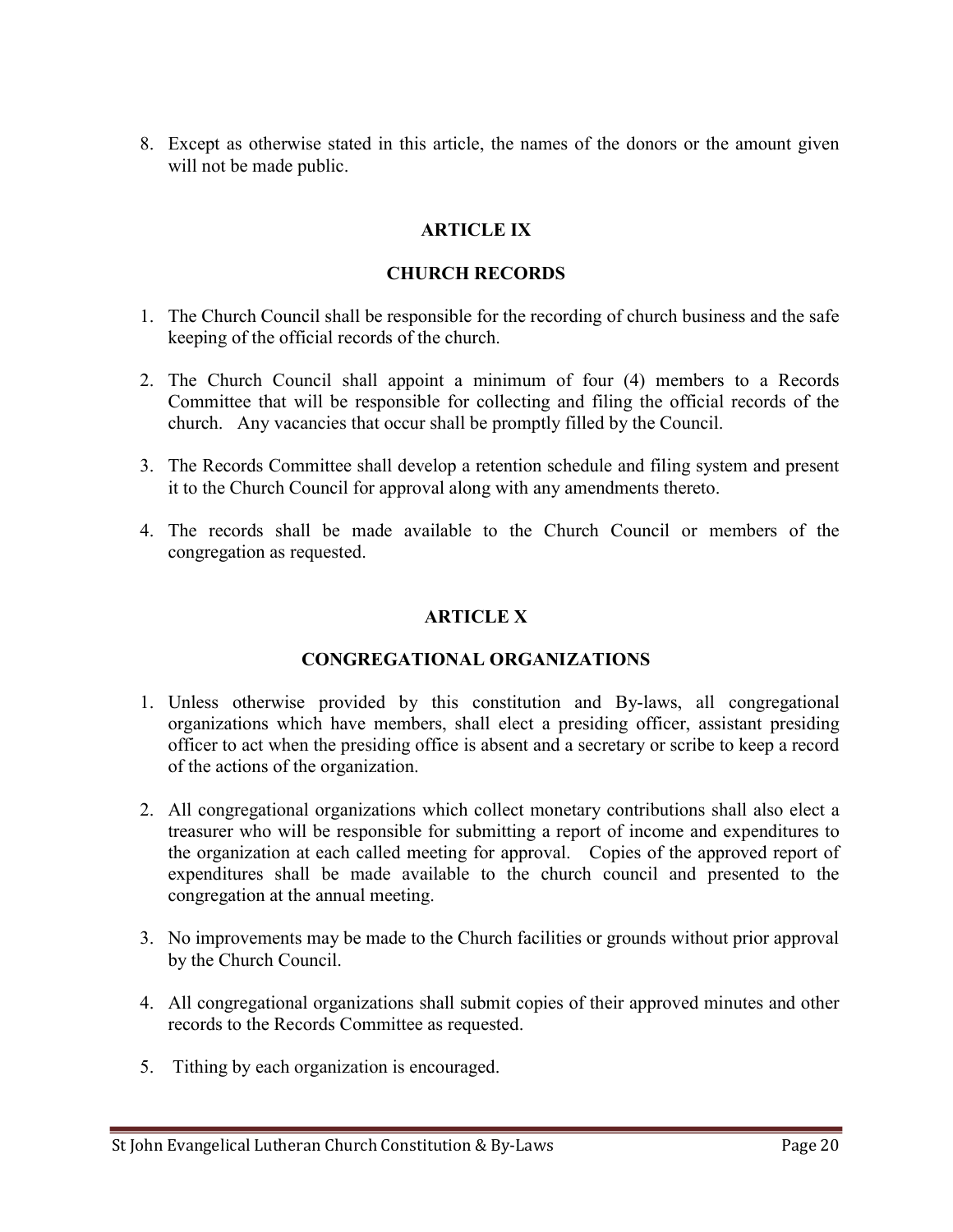## ARTICLE XI

#### SPECIAL FUNDS

- 1. The pastor, a council member or any member of the congregation may request that the council set up a special fund.
- 2. If the council receives such a request, it shall approve or disapprove such action at a regularly scheduled council meeting.
- 3. The Council shall designate a name for the fund, the benefits of having such a special fund and how the funds received will be deposited and dispersed. If the purpose of the fund is not specified, the council shall deposit donations into the general fund to be used in accordance with the rules governing the general fund.
- 4. Anyone wanting to give a monetary gift to the fund will designate the name of the fund on their check, special offering envelope or by separate document.
- 5. The council treasurer shall keep a separate accounting of the funds to assure they will be used as approved. This fund shall be included with the annual audit review.
- 6. The names of the donors or the amounts given by individuals will not be made public.
- 7. If, after 2 years of inactivity in the fund and the council determines that the fund has zero balance, it may take action to dissolve the fund after posting it on the agenda.

## ARTICLE XII

#### CAPITAL BUILDING FUND

#### 1. ESTABLISHMENT AND PURPOSE

- a. St. John Evangelical Lutheran Church shall establish and maintain a Capital Building Fund ("Fund").
- b. The purpose of the Fund shall be to further the purposes of the congregation as set forth in Article II of the Constitution.
- c. Gifts, donations, and/or bequests given to this Fund shall be unrestricted. Donors who wish their gifts, donations, and/or bequests to be restricted should use the process outlined in Article XI of the By-laws.

#### 2. PARAMETERS

Use of the Capital Building Fund shall be subject to the following limitations:

a. The Fund shall be used only for projects which are consistent with the purpose of this Fund and which may be recommended by the Church Council or committee appointed by the Church Council.